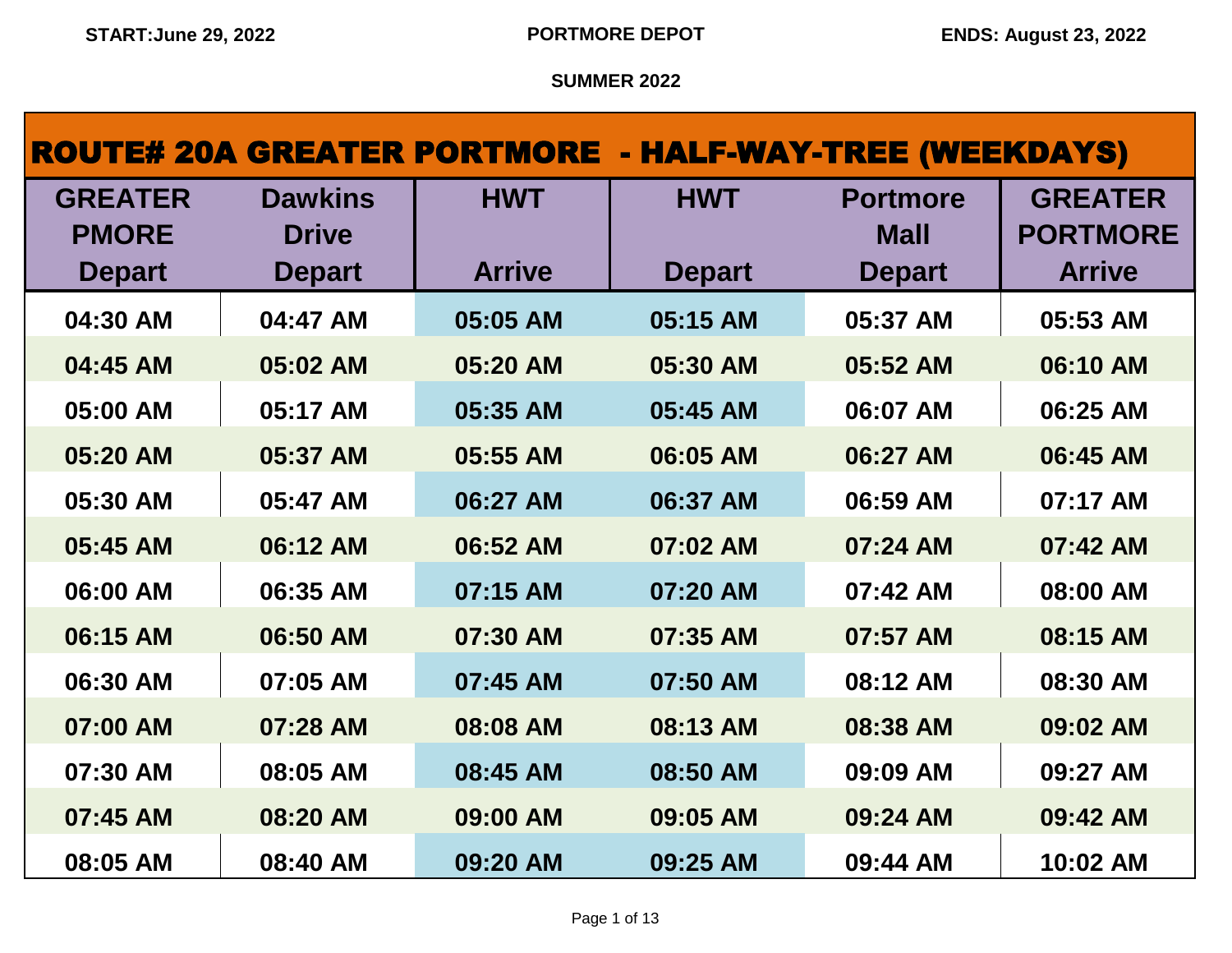| 08:20 AM | 08:55 AM | 09:27 AM | 09:32 AM | 09:51 AM | 10:09 AM |
|----------|----------|----------|----------|----------|----------|
| 08:35 AM | 09:10 AM | 09:37 AM | 09:42 AM | 10:01 AM | 10:19 AM |
| 09:10 AM | 09:40 AM | 10:07 AM | 10:12 AM | 10:31 AM | 10:49 AM |
| 09:30 AM | 10:00 AM | 10:27 AM | 10:32 AM | 10:51 AM | 11:09 AM |
| 09:45 AM | 10:15 AM | 10:42 AM | 10:47 AM | 11:06 AM | 11:24 AM |
| 10:05 AM | 10:35 AM | 11:02 AM | 11:07 AM | 11:26 AM | 11:44 AM |
| 10:15 AM | 10:45 AM | 11:12 AM | 11:17 AM | 11:36 AM | 11:54 AM |
| 10:30 AM | 11:00 AM | 11:27 AM | 11:32 AM | 11:51 AM | 12:09 PM |
| 11:00 AM | 11:30 AM | 11:57 AM | 12:02 PM | 12:21 PM | 12:39 PM |
| 11:20 AM | 11:50 AM | 12:17 PM | 12:22 PM | 12:41 PM | 12:59 PM |
| 11:35 AM | 12:05 PM | 12:32 PM | 12:37 PM | 12:56 PM | 01:14 PM |
| 11:55 AM | 12:25 PM | 12:52 PM | 12:57 PM | 01:16 PM | 01:34 PM |
| 12:10 PM | 12:40 PM | 01:07 PM | 01:12 PM | 01:31 PM | 01:49 PM |
| 12:20 PM | 12:50 PM | 01:17 PM | 01:22 PM | 01:41 PM | 01:59 PM |
| 12:50 PM | 01:20 PM | 01:47 PM | 01:52 PM | 02:11 PM | 02:29 PM |
| 01:10 PM | 01:40 PM | 02:07 PM | 02:12 PM | 02:31 PM | 03:06 PM |
| 01:25 PM | 01:55 PM | 02:22 PM | 02:27 PM | 02:49 PM | 03:24 PM |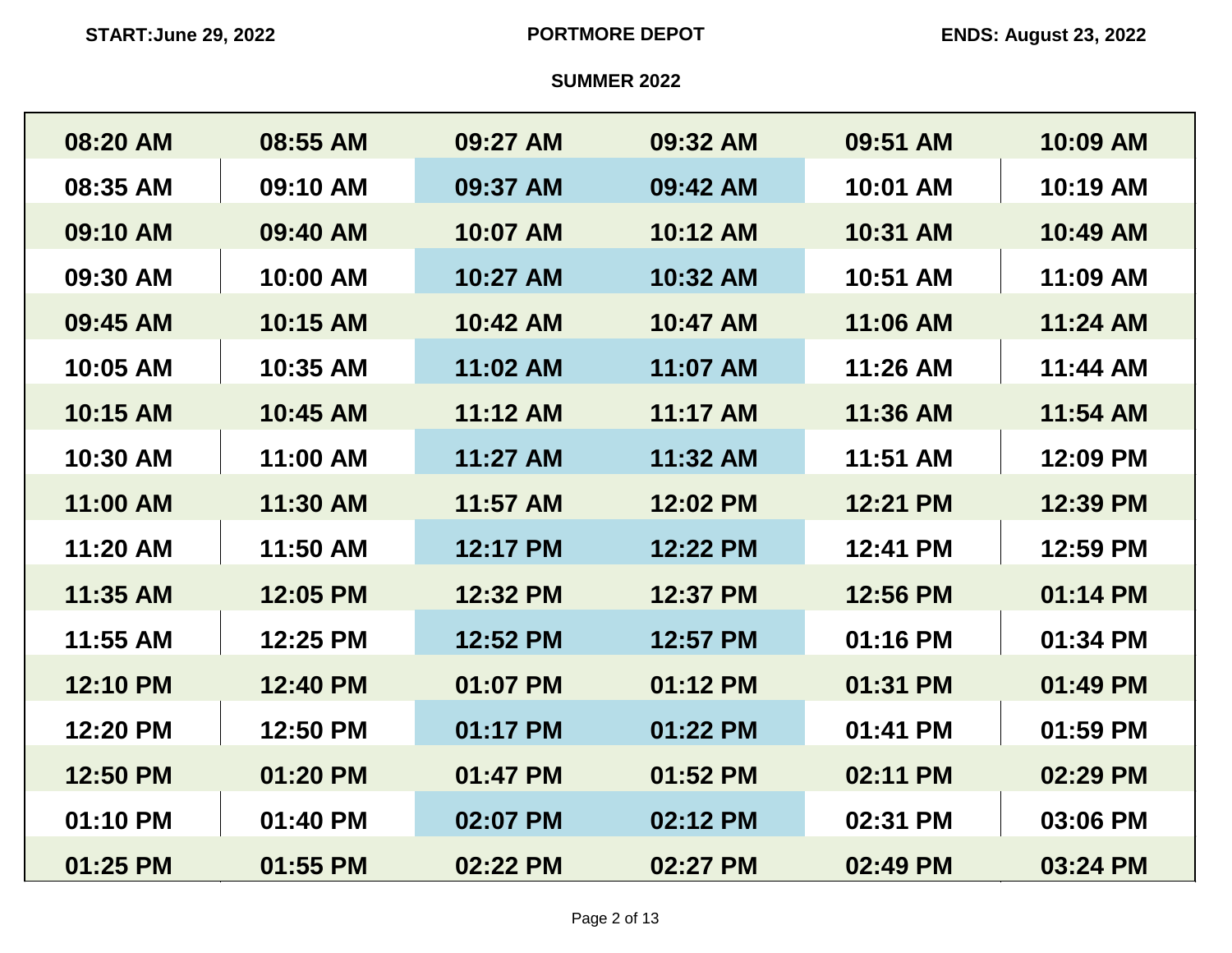| 01:40 PM | 02:10 PM | 02:37 PM | 02:42 PM | 03:07 PM | 03:42 PM |
|----------|----------|----------|----------|----------|----------|
| 01:50 PM | 02:20 PM | 02:47 PM | 02:52 PM | 03:17 PM | 03:52 PM |
| 02:05 PM | 02:35 PM | 02:52 PM | 02:57 PM | 03:22 PM | 03:57 PM |
| 02:35 PM | 02:58 PM | 03:15 PM | 03:20 PM | 03:45 PM | 04:20 PM |
| 03:10 PM | 03:33 PM | 03:50 PM | 03:55 PM | 04:20 PM | 05:05 PM |
| 03:25 PM | 03:48 PM | 04:05 PM | 04:10 PM | 04:35 PM | 05:20 PM |
| 03:45 PM | 04:13 PM | 04:30 PM | 04:35 PM | 05:00 PM | 05:45 PM |
| 03:55 PM | 04:23 PM | 04:45 PM | 04:50 PM | 05:15 PM | 06:00 PM |
| 04:05 PM | 04:28 PM | 04:50 PM | 04:55 PM | 05:20 PM | 06:05 PM |
| 04:30 PM | 04:53 PM | 05:15 PM | 05:20 PM | 05:45 PM | 06:30 PM |
| 05:10 PM | 05:33 PM | 05:55 PM | 05:58 PM | 06:23 PM | 07:08 PM |
| 05:30 PM | 05:53 PM | 06:15 PM | 06:18 PM | 06:43 PM | 07:28 PM |
| 05:50 PM | 06:13 PM | 06:35 PM | 06:38 PM | 07:03 PM | 07:48 PM |
| 06:00 PM | 06:23 PM | 06:45 PM | 06:48 PM | 07:13 PM | 07:58 PM |
| 06:15 PM | 06:38 PM | 07:00 PM | 07:05 PM | 07:30 PM | 08:15 PM |
| 06:40 PM | 07:03 PM | 07:25 PM | 07:28 PM | 07:53 PM | 08:38 PM |
| 07:10 PM | 07:33 PM | 07:55 PM | 08:00 PM | 08:25 PM | 08:55 PM |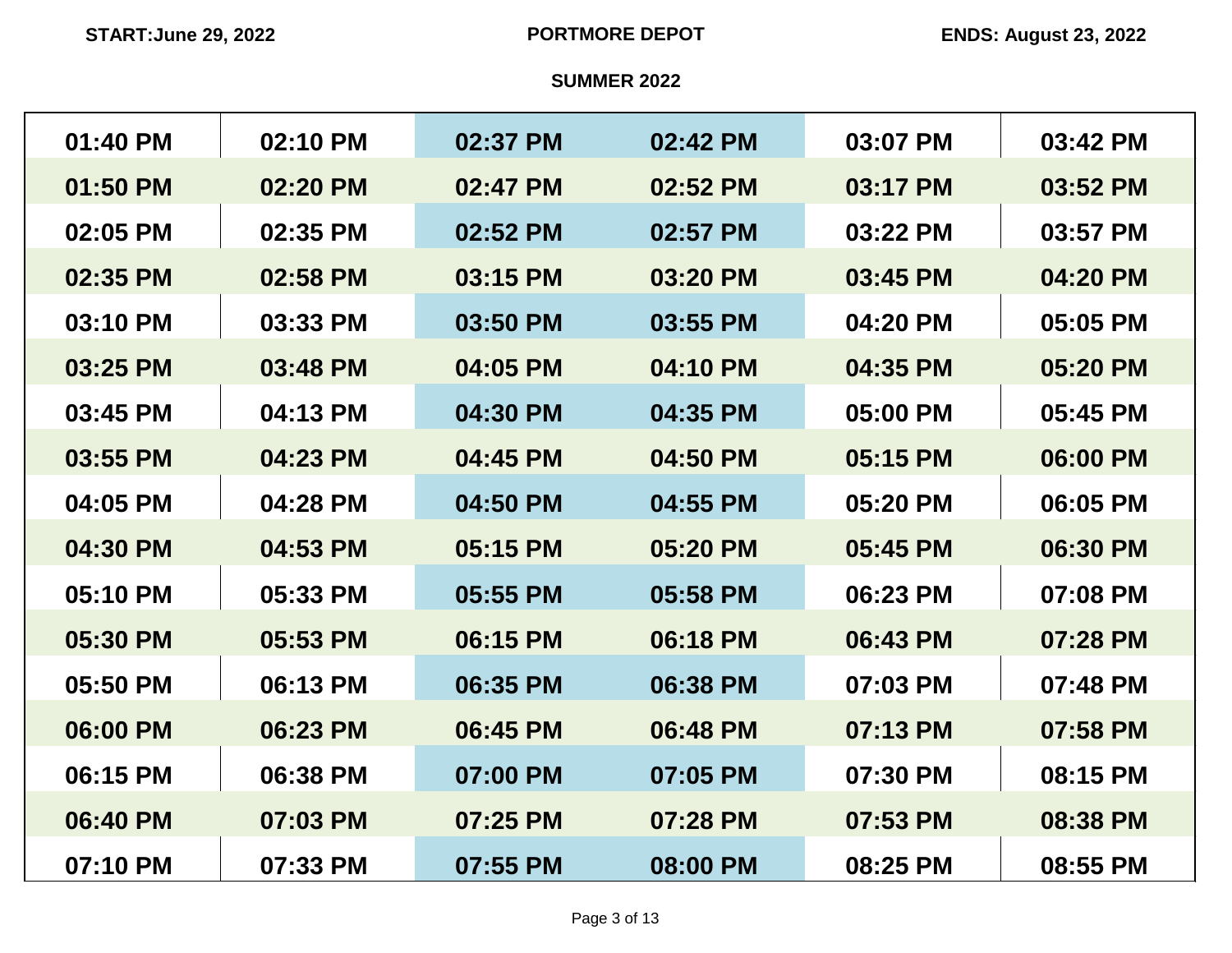| $07:40$ PM | 08:03 PM | 08:25 PM | 08:30 PM | 08:50 PM | 09:10 PM |
|------------|----------|----------|----------|----------|----------|
| 08:20 PM   | 08:43 PM | 08:58 PM | 09:00 PM | 09:15 PM | 09:35 PM |
| 09:30 PM   | 09:43 PM | 09:58 PM | 10:00 PM | 10:15 PM | 10:34 PM |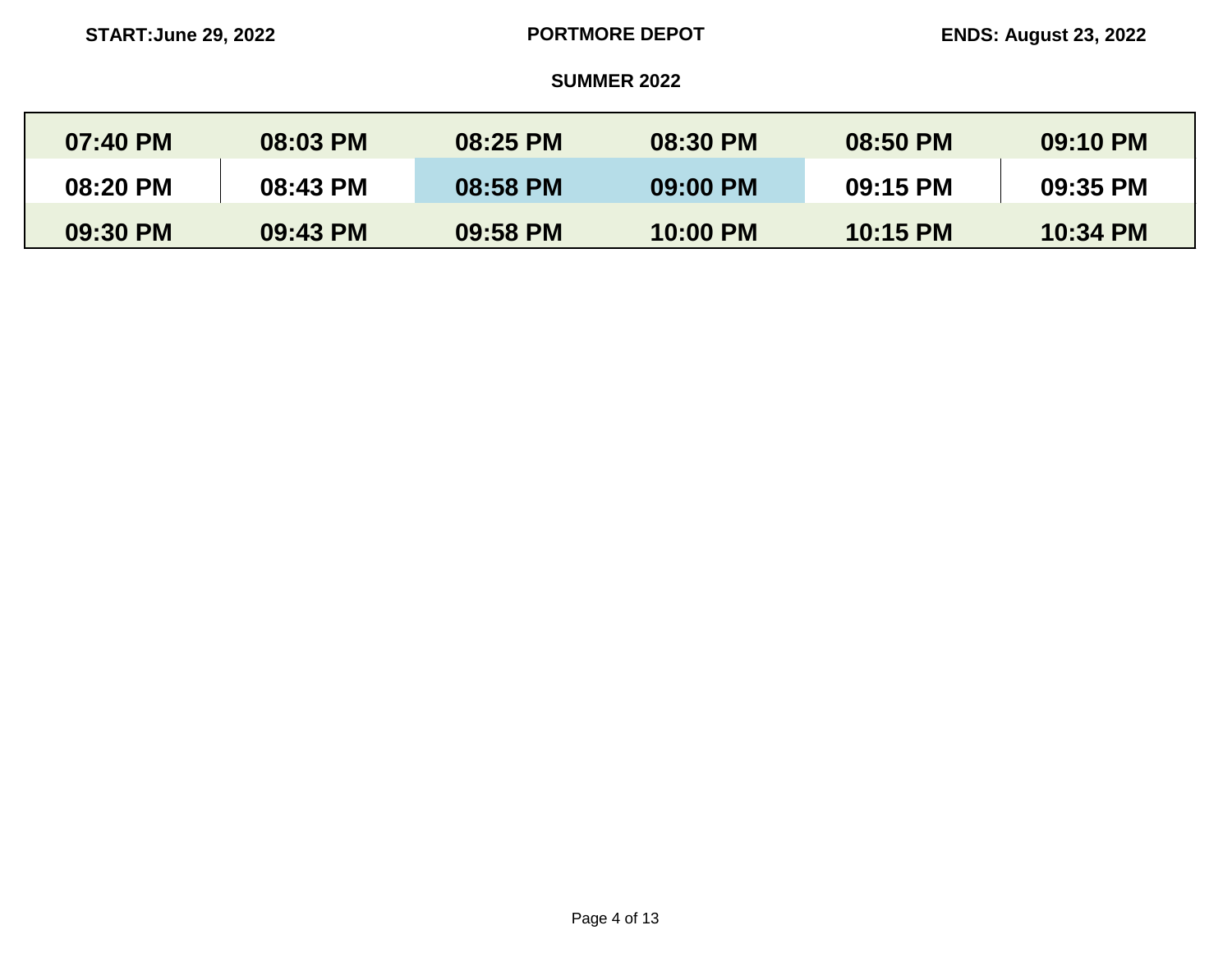# ROUTE# 20A GREATER PORTMORE - HALF-WAY-TREE (SATURDAYS)

| <b>GREATER</b> | <b>Dawkins</b> | <b>HWT</b>    | <b>HWT</b>    | <b>Portmore</b> | <b>GREATER</b>  |
|----------------|----------------|---------------|---------------|-----------------|-----------------|
| <b>PMORE</b>   | <b>Drive</b>   |               |               | <b>Mall</b>     | <b>PORTMORE</b> |
| <b>Depart</b>  | <b>Depart</b>  | <b>Arrive</b> | <b>Depart</b> | <b>Depart</b>   | <b>Arrive</b>   |
| 05:10 AM       | 05:30 AM       | 05:55 AM      | 06:00 AM      | 06:25 AM        | 06:45 AM        |
| 05:35 AM       | 05:55 AM       | 06:20 AM      | 06:25 AM      | 06:50 AM        | 07:10 AM        |
| 06:00 AM       | 06:25 AM       | 06:50 AM      | 06:55 AM      | 07:20 AM        | 07:40 AM        |
| 06:25 AM       | 06:50 AM       | 07:15 AM      | 07:20 AM      | 07:45 AM        | 08:05 AM        |
| 06:50 AM       | 07:15 AM       | 07:40 AM      | 07:45 AM      | 08:10 AM        | 08:30 AM        |
| 07:20 AM       | 07:45 AM       | 08:10 AM      | 08:15 AM      | 08:40 AM        | 09:00 AM        |
| 07:45 AM       | 08:10 AM       | 08:35 AM      | 08:40 AM      | 09:05 AM        | 09:25 AM        |
| 08:10 AM       | 08:35 AM       | 09:00 AM      | 09:05 AM      | 09:30 AM        | 09:50 AM        |
| 08:35 AM       | 09:00 AM       | 09:25 AM      | 09:30 AM      | 09:55 AM        | 10:15 AM        |
| 09:05 AM       | 09:30 AM       | 09:55 AM      | 10:00 AM      | 10:25 AM        | 10:45 AM        |
| 09:30 AM       | 09:55 AM       | 10:20 AM      | 10:25 AM      | 10:50 AM        | 11:10 AM        |
| 09:55 AM       | 10:20 AM       | 10:45 AM      | 10:50 AM      | 11:15 AM        | 11:35 AM        |
| 10:20 AM       | 10:45 AM       | 11:10 AM      | 11:15 AM      | 11:40 AM        | 12:00 PM        |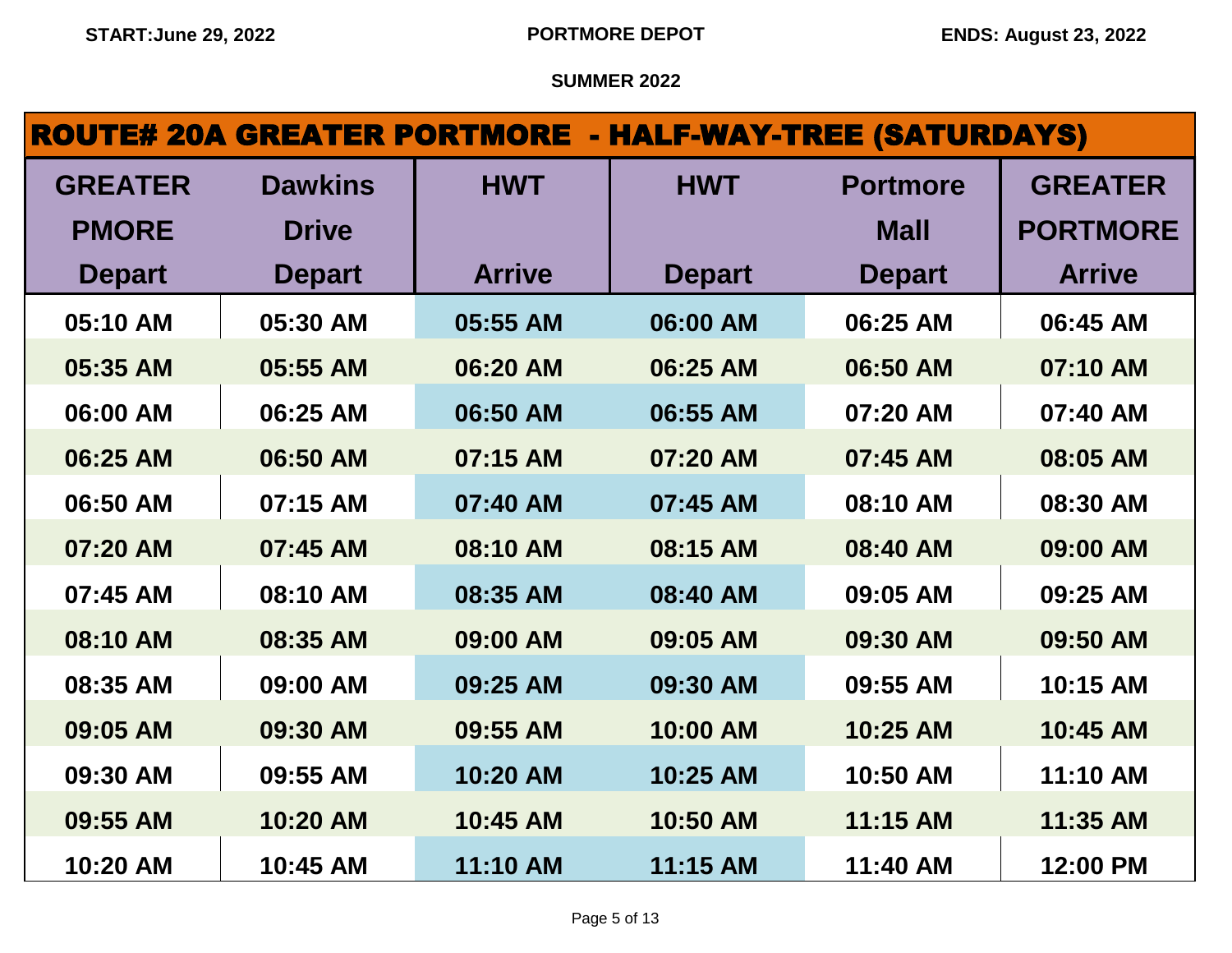| 10:50 AM | 11:15 AM | 11:40 AM | 11:45 AM | 12:10 PM | 12:30 PM |
|----------|----------|----------|----------|----------|----------|
| 11:15 AM | 11:40 AM | 12:05 PM | 12:10 PM | 12:35 PM | 12:55 PM |
| 11:40 AM | 12:05 PM | 12:30 PM | 12:35 PM | 01:00 PM | 01:20 PM |
| 12:05 PM | 12:30 PM | 12:55 PM | 01:00 PM | 01:25 PM | 01:45 PM |
| 12:35 PM | 01:00 PM | 01:25 PM | 01:35 PM | 02:00 PM | 02:20 PM |
| 01:00 PM | 01:20 PM | 01:45 PM | 01:55 PM | 02:20 PM | 02:40 PM |
| 01:25 PM | 01:45 PM | 02:10 PM | 02:20 PM | 02:45 PM | 03:05 PM |
| 01:50 PM | 02:10 PM | 02:35 PM | 02:45 PM | 03:10 PM | 03:30 PM |
| 02:20 PM | 02:40 PM | 03:05 PM | 03:15 PM | 03:40 PM | 04:00 PM |
| 02:50 PM | 03:10 PM | 03:35 PM | 03:45 PM | 04:10 PM | 04:30 PM |
| 03:15 PM | 03:35 PM | 04:00 PM | 04:10 PM | 04:35 PM | 04:55 PM |
| 03:40 PM | 04:00 PM | 04:25 PM | 04:35 PM | 05:00 PM | 05:20 PM |
| 04:10 PM | 04:30 PM | 04:55 PM | 05:05 PM | 05:30 PM | 05:50 PM |
| 04:35 PM | 04:55 PM | 05:20 PM | 05:30 PM | 05:55 PM | 06:15 PM |
| 05:00 PM | 05:20 PM | 05:45 PM | 05:55 PM | 06:20 PM | 06:40 PM |
| 05:25 PM | 05:45 PM | 06:10 PM | 06:20 PM | 06:45 PM | 07:05 PM |
| 05:55 PM | 06:15 PM | 06:40 PM | 06:50 PM | 07:15 PM | 07:35 PM |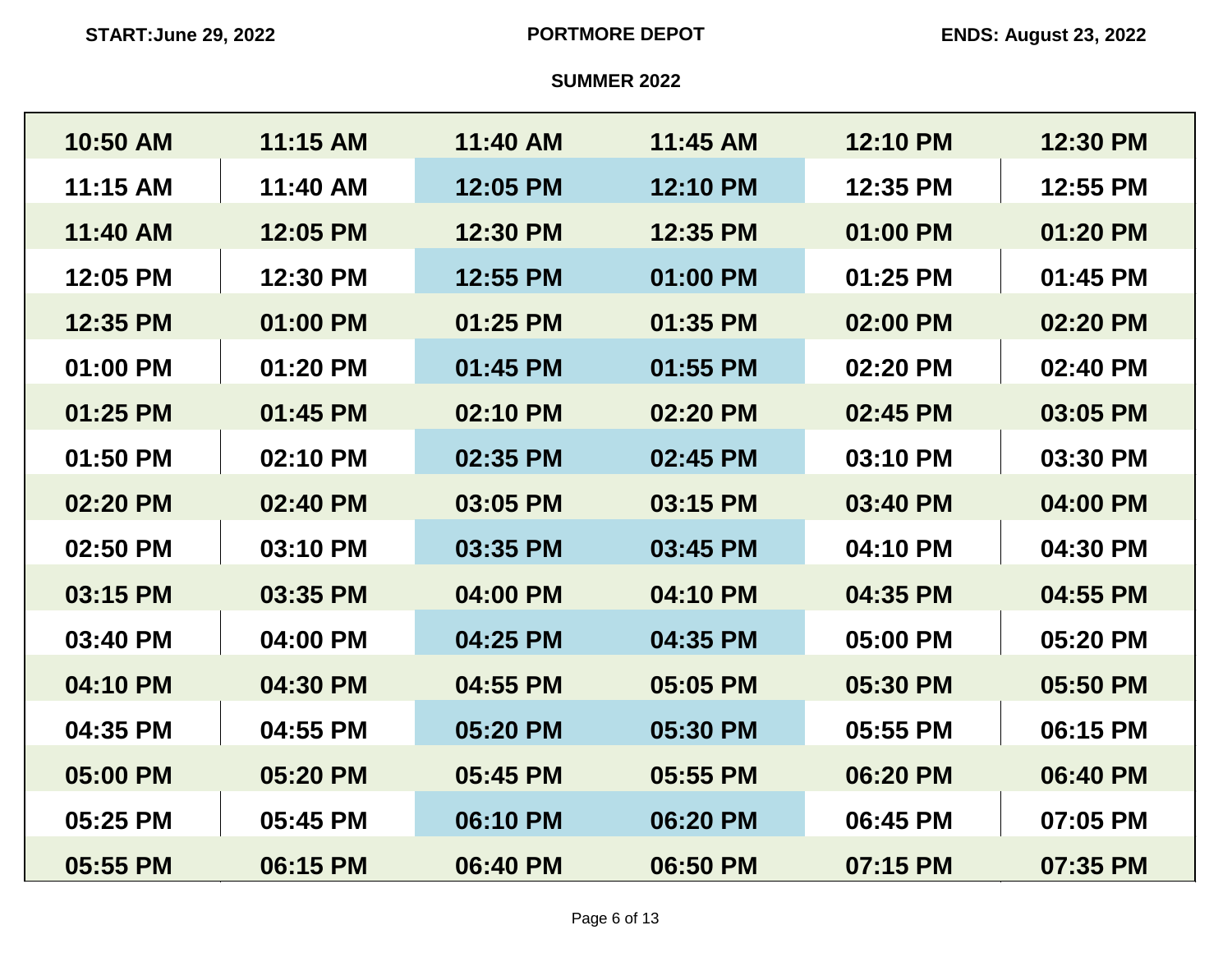| 06:20 PM | 06:40 PM | 07:05 PM | 07:10 PM | 07:30 PM | 07:50 PM |
|----------|----------|----------|----------|----------|----------|
| 06:45 PM | 07:05 PM | 07:25 PM | 07:35 PM | 07:55 PM | 08:15 PM |
| 07:10 PM | 07:35 PM | 07:55 PM | 08:10 PM | 08:25 PM | 08:45 PM |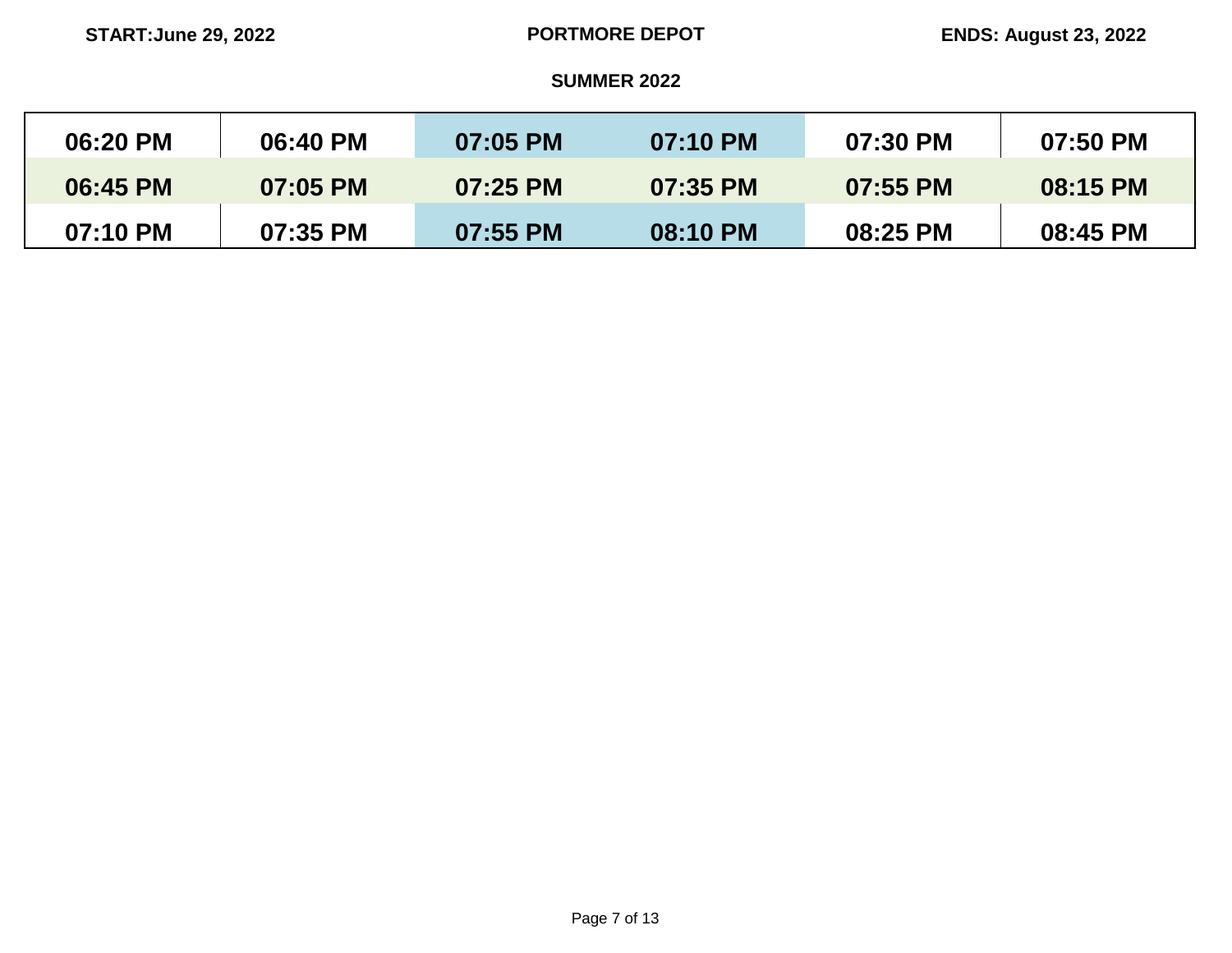| 07:35 PM | 08:00 PM | 08:20 PM        | 08:35 PM | 08:50 PM | 09:10 PM |
|----------|----------|-----------------|----------|----------|----------|
| 08:00 PM | 08:25 PM | 08:45 PM        | 08:55 PM | 09:10 PM | 09:30 PM |
| 08:25 PM | 08:50 PM | 09:10 PM        | 09:20 PM | 09:35 PM | 09:55 PM |
| 08:55 PM | 09:20 PM | 09:40 PM        | 09:55 PM | 10:10 PM | 10:30 PM |
| 09:25 PM | 09:50 PM | <b>10:10 PM</b> | 10:30 PM | 10:45 PM | 11:05 PM |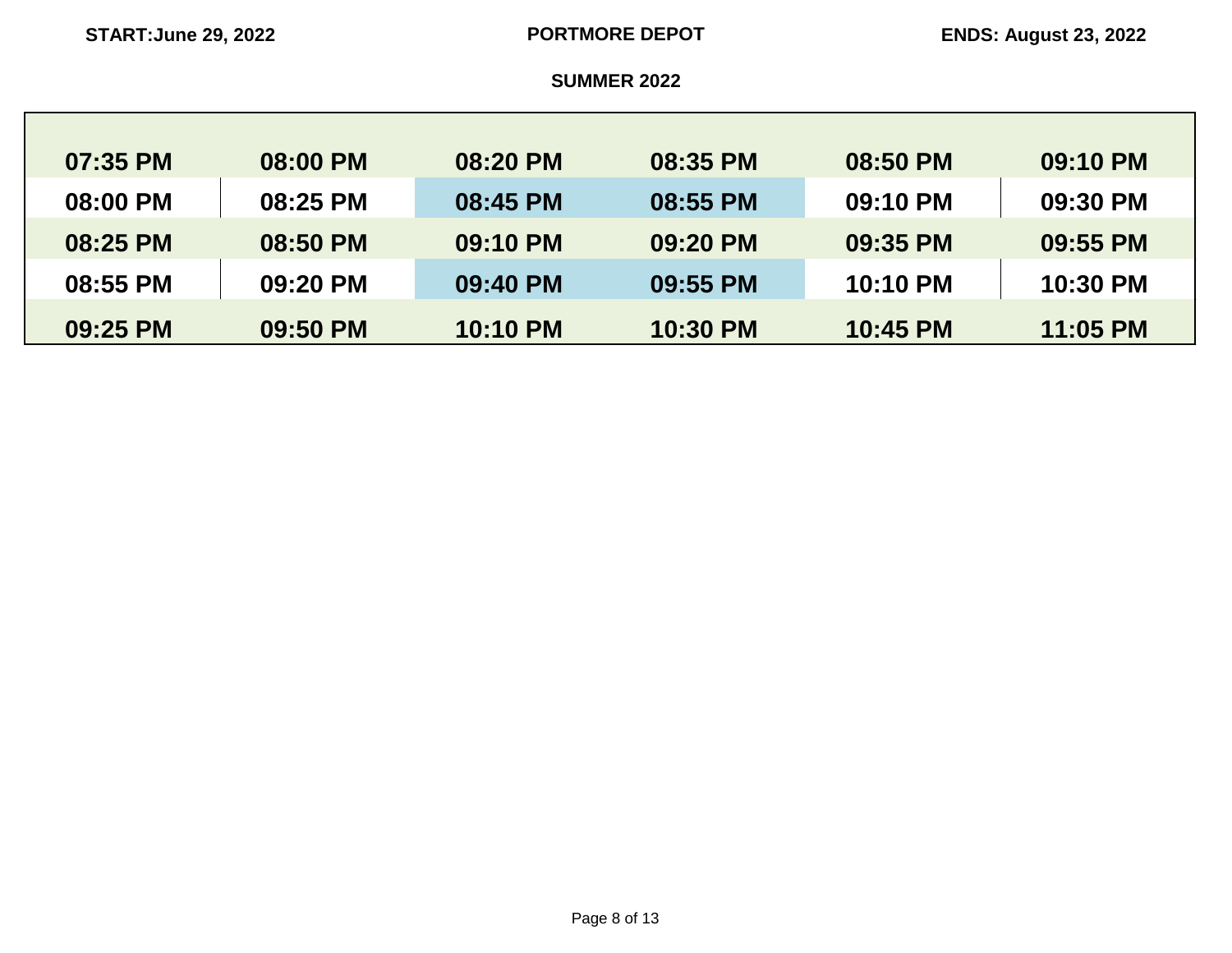# ROUTE# 20A GREATER PORTMORE - HALF-WAY-TREE (SUNDAYS)

| <b>GREATER</b> | <b>Dawkins</b> | <b>HWT</b>    | <b>HWT</b>    | <b>Portmore</b> | <b>GREATER</b>  |
|----------------|----------------|---------------|---------------|-----------------|-----------------|
| <b>PMORE</b>   | <b>Drive</b>   |               |               | <b>Mall</b>     | <b>PORTMORE</b> |
| <b>Depart</b>  | <b>Depart</b>  | <b>Arrive</b> | <b>Depart</b> | <b>Depart</b>   | <b>Arrive</b>   |
| 05:30 AM       | 05:52 AM       | 06:12 AM      | 06:22 AM      | 06:40 AM        | 07:02 AM        |
| 06:05 AM       | 06:27 AM       | 06:47 AM      | 06:57 AM      | 07:15 AM        | 07:37 AM        |
| 06:40 AM       | 07:02 AM       | 07:22 AM      | 07:32 AM      | 07:50 AM        | 08:12 AM        |
| 07:15 AM       | 07:37 AM       | 07:57 AM      | 08:07 AM      | 08:25 AM        | 08:47 AM        |
| 07:50 AM       | 08:12 AM       | 08:32 AM      | 08:42 AM      | 09:00 AM        | 09:22 AM        |
| 08:25 AM       | 08:47 AM       | 09:07 AM      | 09:17 AM      | 09:38 AM        | 10:00 AM        |
| 09:00 AM       | 09:22 AM       | 09:40 AM      | 09:50 AM      | 10:11 AM        | 10:33 AM        |
| 09:35 AM       | 09:57 AM       | 10:15 AM      | 10:25 AM      | 10:46 AM        | 11:08 AM        |
| 10:10 AM       | 10:32 AM       | 10:50 AM      | 11:00 AM      | 11:21 AM        | 11:43 AM        |
| 10:45 AM       | 11:07 AM       | 11:25 AM      | 11:35 AM      | 11:56 AM        | 12:18 PM        |
| 11:20 AM       | 11:42 AM       | 12:00 PM      | 12:10 PM      | 12:31 PM        | 12:53 PM        |
| 11:55 AM       | 12:17 PM       | 12:35 PM      | 12:45 PM      | 01:06 PM        | 01:28 PM        |
| 12:30 PM       | 12:52 PM       | 01:10 PM      | 01:20 PM      | 01:41 PM        | 02:03 PM        |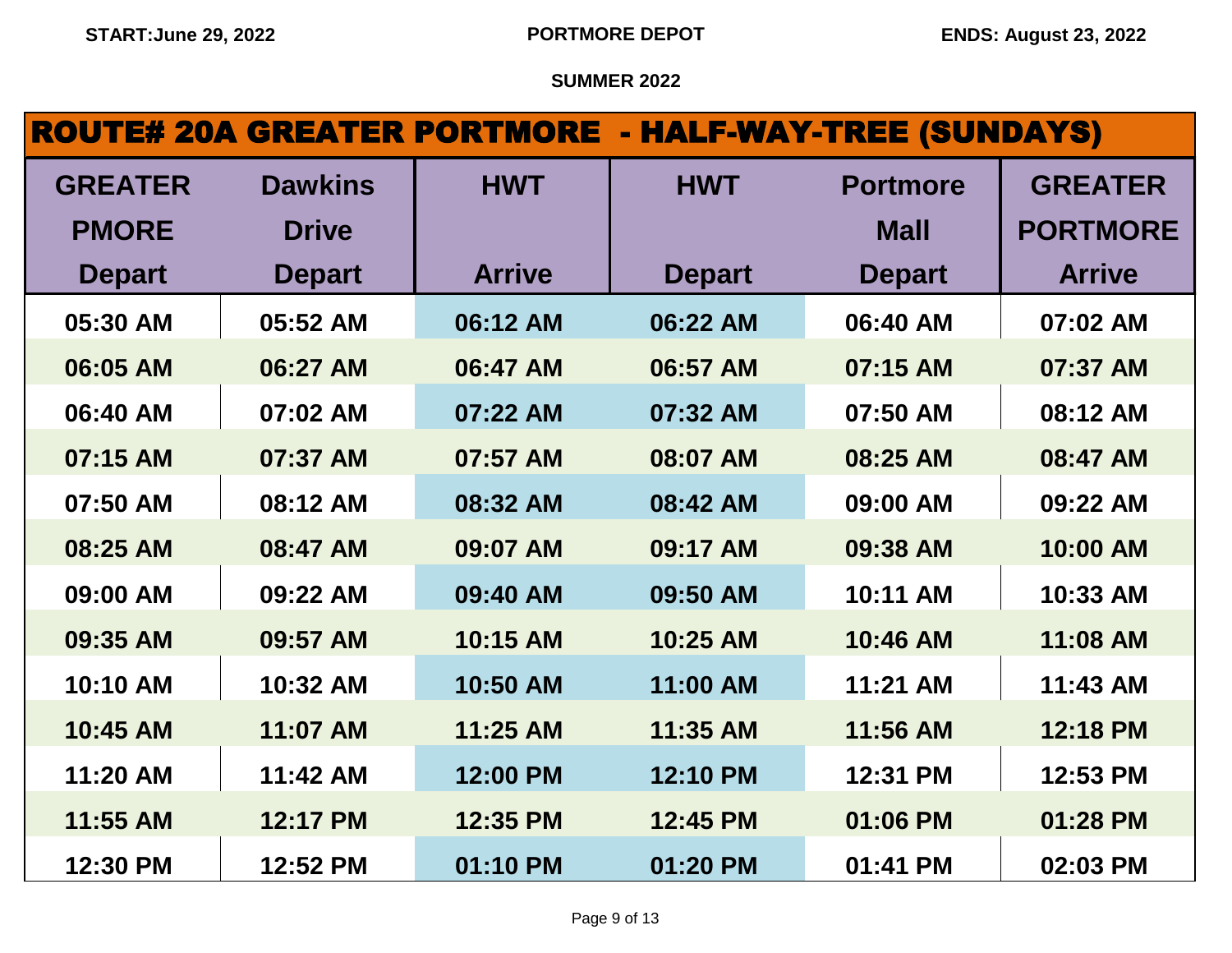| 01:05 PM | 01:27 PM | 01:45 PM | 01:55 PM | 02:16 PM | 02:42 PM |
|----------|----------|----------|----------|----------|----------|
| 01:40 PM | 02:02 PM | 02:20 PM | 02:30 PM | 02:51 PM | 03:17 PM |
| 02:15 PM | 02:33 PM | 02:51 PM | 03:01 PM | 03:22 PM | 03:48 PM |
| 02:50 PM | 03:08 PM | 03:26 PM | 03:36 PM | 03:57 PM | 04:23 PM |
| 03:25 PM | 03:43 PM | 04:01 PM | 04:11 PM | 04:32 PM | 04:58 PM |
| 04:00 PM | 04:18 PM | 04:36 PM | 04:46 PM | 05:07 PM | 05:33 PM |
| 04:35 PM | 04:53 PM | 05:11 PM | 05:21 PM | 05:42 PM | 06:08 PM |
| 05:10 PM | 05:28 PM | 05:46 PM | 05:56 PM | 06:17 PM | 06:43 PM |
| 05:45 PM | 06:03 PM | 06:21 PM | 06:31 PM | 06:52 PM | 07:18 PM |
| 06:20 PM | 06:38 PM | 06:56 PM | 07:06 PM | 07:27 PM | 07:53 PM |
| 06:55 PM | 07:13 PM | 07:31 PM | 07:46 PM | 08:07 PM | 08:33 PM |
| 07:30 PM | 07:48 PM | 08:06 PM | 08:21 PM | 08:42 PM | 09:08 PM |
| 08:10 PM | 08:28 PM | 08:46 PM | 08:56 PM | 09:17 PM | 09:43 PM |
| 08:45 PM | 09:03 PM | 09:21 PM | 09:31 PM | 09:52 PM | 10:18 PM |
| 09:20 PM | 09:38 PM | 09:56 PM | 10:00 PM | 10:21 PM | 10:47 PM |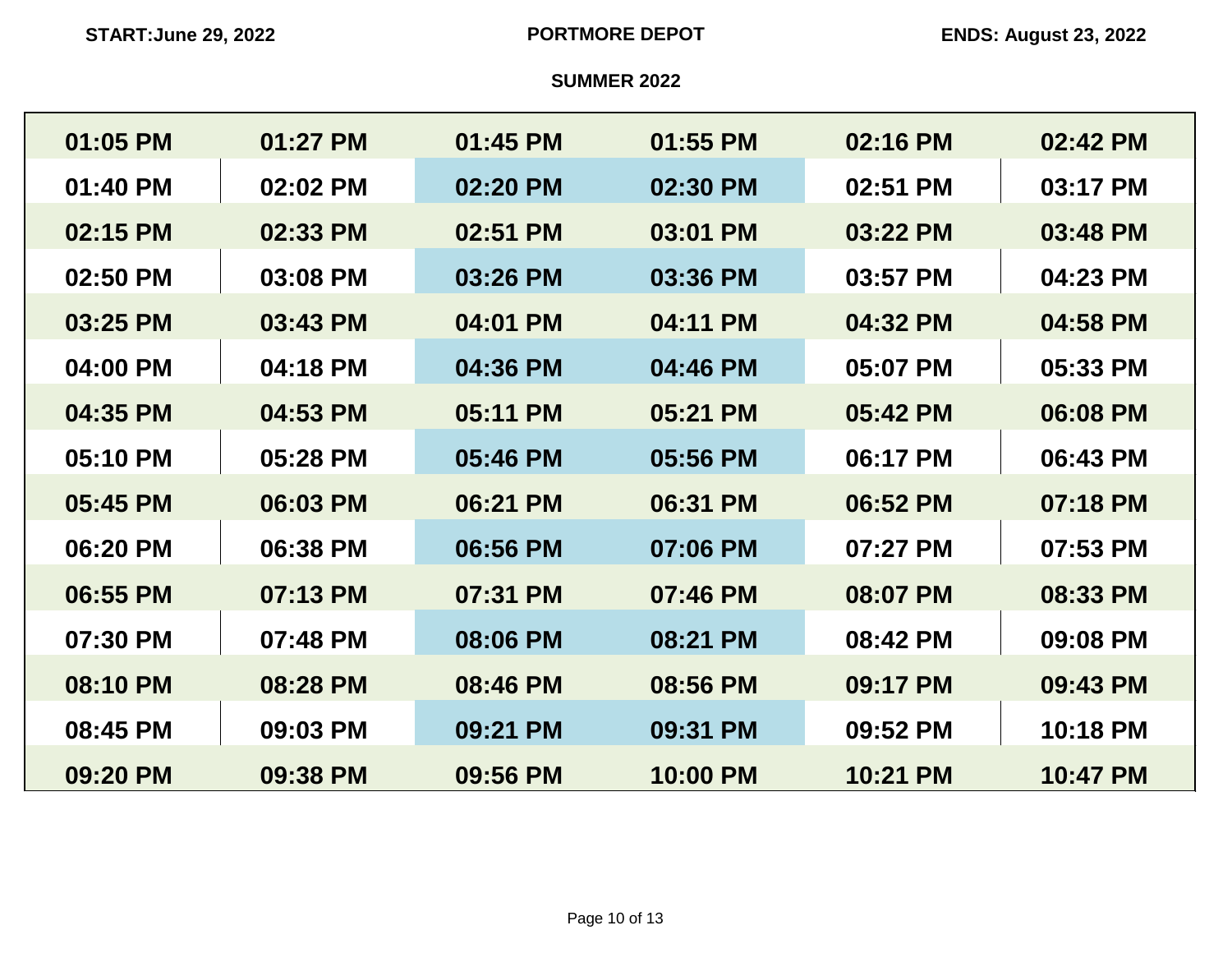| <b>ROUTE# 20A GREATER PORTMORE - HALF-WAY-TREE (PUBLIC HOLIDAYS)</b> |                |               |               |                 |                 |  |  |  |
|----------------------------------------------------------------------|----------------|---------------|---------------|-----------------|-----------------|--|--|--|
| <b>GREATER</b>                                                       | <b>Dawkins</b> | <b>HWT</b>    | <b>HWT</b>    | <b>Portmore</b> | <b>GREATER</b>  |  |  |  |
| <b>PMORE</b>                                                         | <b>Drive</b>   |               |               | <b>Mall</b>     | <b>PORTMORE</b> |  |  |  |
| <b>Depart</b>                                                        | <b>Depart</b>  | <b>Arrive</b> | <b>Depart</b> | <b>Depart</b>   | <b>Arrive</b>   |  |  |  |
| 05:30 AM                                                             | 05:52 AM       | 06:12 AM      | 06:22 AM      | 06:40 AM        | 07:02 AM        |  |  |  |
| 06:05 AM                                                             | 06:27 AM       | 06:47 AM      | 06:57 AM      | 07:15 AM        | 07:37 AM        |  |  |  |
| 06:40 AM                                                             | 07:02 AM       | 07:22 AM      | 07:32 AM      | 07:50 AM        | 08:12 AM        |  |  |  |
| 07:15 AM                                                             | 07:37 AM       | 07:57 AM      | 08:07 AM      | 08:25 AM        | 08:47 AM        |  |  |  |
| 07:50 AM                                                             | 08:12 AM       | 08:32 AM      | 08:42 AM      | 09:00 AM        | 09:22 AM        |  |  |  |
| 08:25 AM                                                             | 08:47 AM       | 09:07 AM      | 09:17 AM      | 09:38 AM        | 10:00 AM        |  |  |  |
| 09:00 AM                                                             | 09:22 AM       | 09:40 AM      | 09:50 AM      | 10:11 AM        | 10:33 AM        |  |  |  |
| 09:35 AM                                                             | 09:57 AM       | 10:15 AM      | 10:25 AM      | 10:46 AM        | 11:08 AM        |  |  |  |
| 10:10 AM                                                             | 10:32 AM       | 10:50 AM      | 11:00 AM      | 11:21 AM        | 11:43 AM        |  |  |  |
| 10:45 AM                                                             | 11:07 AM       | 11:25 AM      | 11:35 AM      | 11:56 AM        | 12:18 PM        |  |  |  |
| 11:20 AM                                                             | 11:42 AM       | 12:00 PM      | 12:10 PM      | 12:31 PM        | 12:53 PM        |  |  |  |
| 11:55 AM                                                             | 12:17 PM       | 12:35 PM      | 12:45 PM      | 01:06 PM        | 01:28 PM        |  |  |  |
| 12:30 PM                                                             | 12:52 PM       | 01:10 PM      | 01:20 PM      | 01:41 PM        | 02:03 PM        |  |  |  |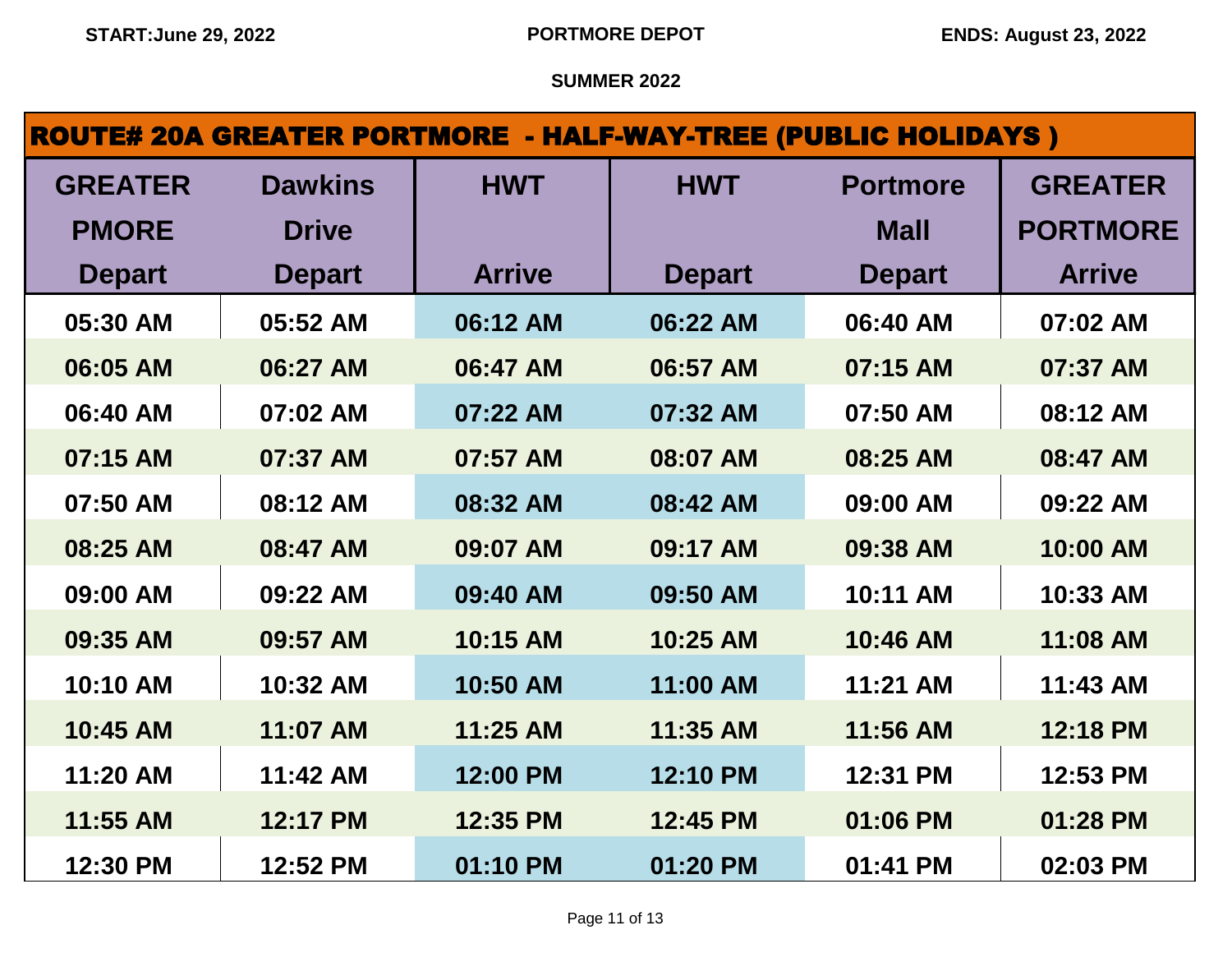| 01:05 PM | 01:27 PM | 01:45 PM | 01:55 PM | 02:16 PM | 02:42 PM |
|----------|----------|----------|----------|----------|----------|
| 01:40 PM | 02:02 PM | 02:20 PM | 02:30 PM | 02:51 PM | 03:17 PM |
| 02:15 PM | 02:33 PM | 02:51 PM | 03:01 PM | 03:22 PM | 03:48 PM |
| 02:50 PM | 03:08 PM | 03:26 PM | 03:36 PM | 03:57 PM | 04:23 PM |
| 03:25 PM | 03:43 PM | 04:01 PM | 04:11 PM | 04:32 PM | 04:58 PM |
| 04:00 PM | 04:18 PM | 04:36 PM | 04:46 PM | 05:07 PM | 05:33 PM |
| 04:35 PM | 04:53 PM | 05:11 PM | 05:21 PM | 05:42 PM | 06:08 PM |